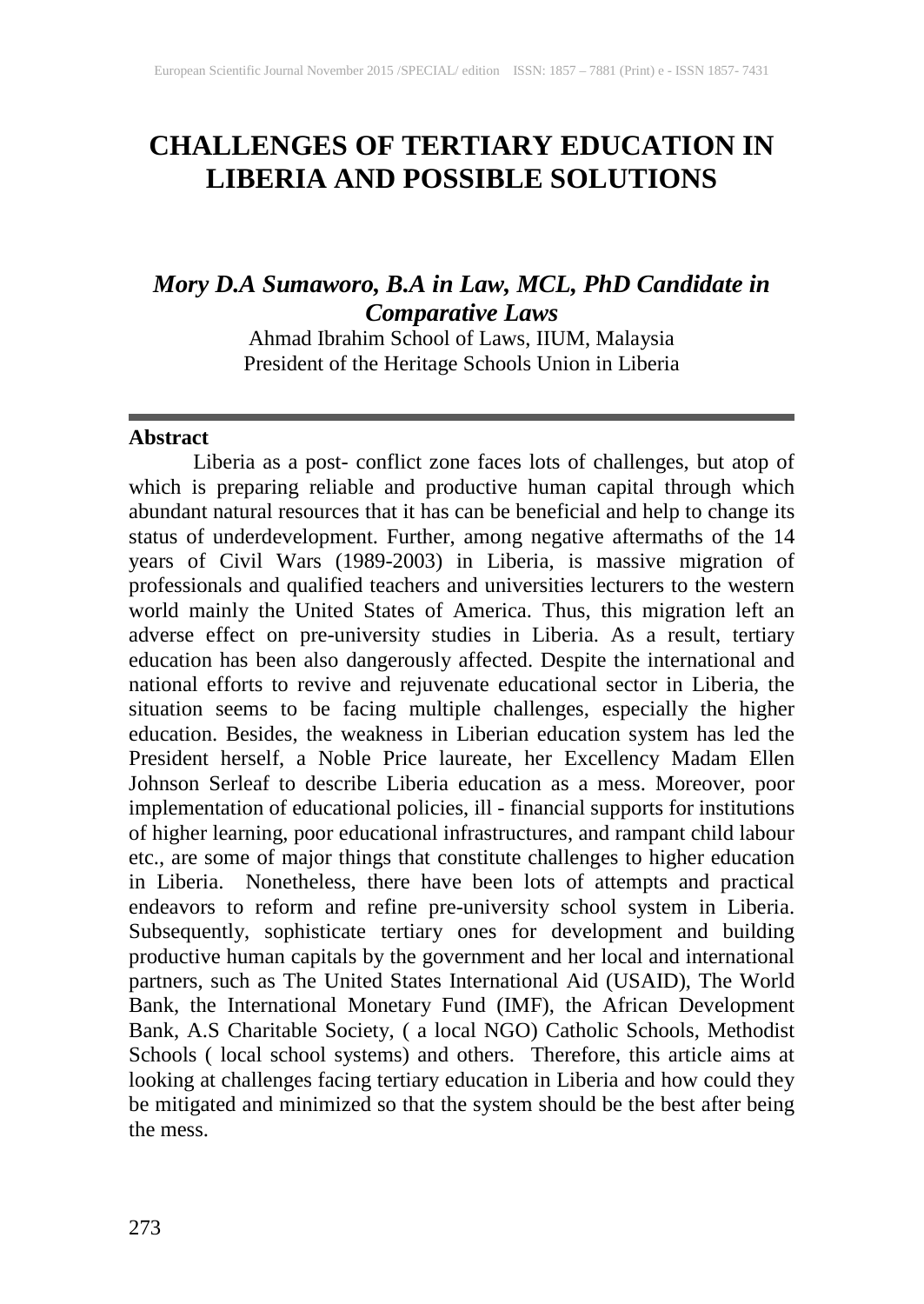**Keywords:** Liberia education system, Tertiary education, pre-university, education policy

#### **Introduction**

Africa as a whole which Liberia forms a part, has made noticeable progress in educational sector since last decade, yet there are still many challenges to be handled and mitigated as observed by the UNISCO ( United Nation Educational, Scientific and Cultural Organization) in its World Conference on higher education in 1998 (Goolam, 2011)

Meanwhile, sound higher education is a gateway of developing sound and productive human resources for any given nation. If any loophole happens to be found in tertiary education system that will definitely lead to adverse effects on the nation's productivity as a result its economy will negatively be affected. This is a scenario in many African countries, and more specifically the Republic of Liberia, which had endured 14 years of Civil Wars (1989-2003) that ruined its infrastructures including educational ones. Furthermore, while this tiny West African nation trying to reform all its sectors especially education, the Ebola Virus hit the country and set as one of its biggest challenges. Further, in 2013, 25000 students sat for entrance exam to the University of Liberia the biggest state –run university, but sadly it was declared that none of them passed in the test due to their poor performances as the spokesman -Momodou Gataweh- of the University told BBC Focus on Africa "In English, the mechanics of the language, they didn't know anything about it. So the government has to do something" (BBC Africa 2013) while Minister of Education Mrs. Etmonia David-Tarpeh acknowledges the setback in Liberia education system but raises a doubt about the possibility for whole group to fail the test. Mrs. David-Tarpeh said, "I know there are a lot of weaknesses in the schools but for a whole group of people to take exams and every single one of them to fail, I have my doubts about that" ((BBC Africa 2013). What this argument between the State own university and the Ministry of Education suggests is, there is a problem in the pre-university education in the country, which outcome leads to this massive failure of students in the entrance exam for university enrollment.

Besides, the reason behind this might be unavailability of vacant seats at the State own University, which implies involvement of private sector to save the nation from its education crisis. Because if there are lots of private universities, and higher institutions of learning, the burden on public university will drastically reduce and rate of student enrollment will certainly increase. The problem happened because for a long time we were happy with the public, government-owned system (Singh, 2013) . Another set of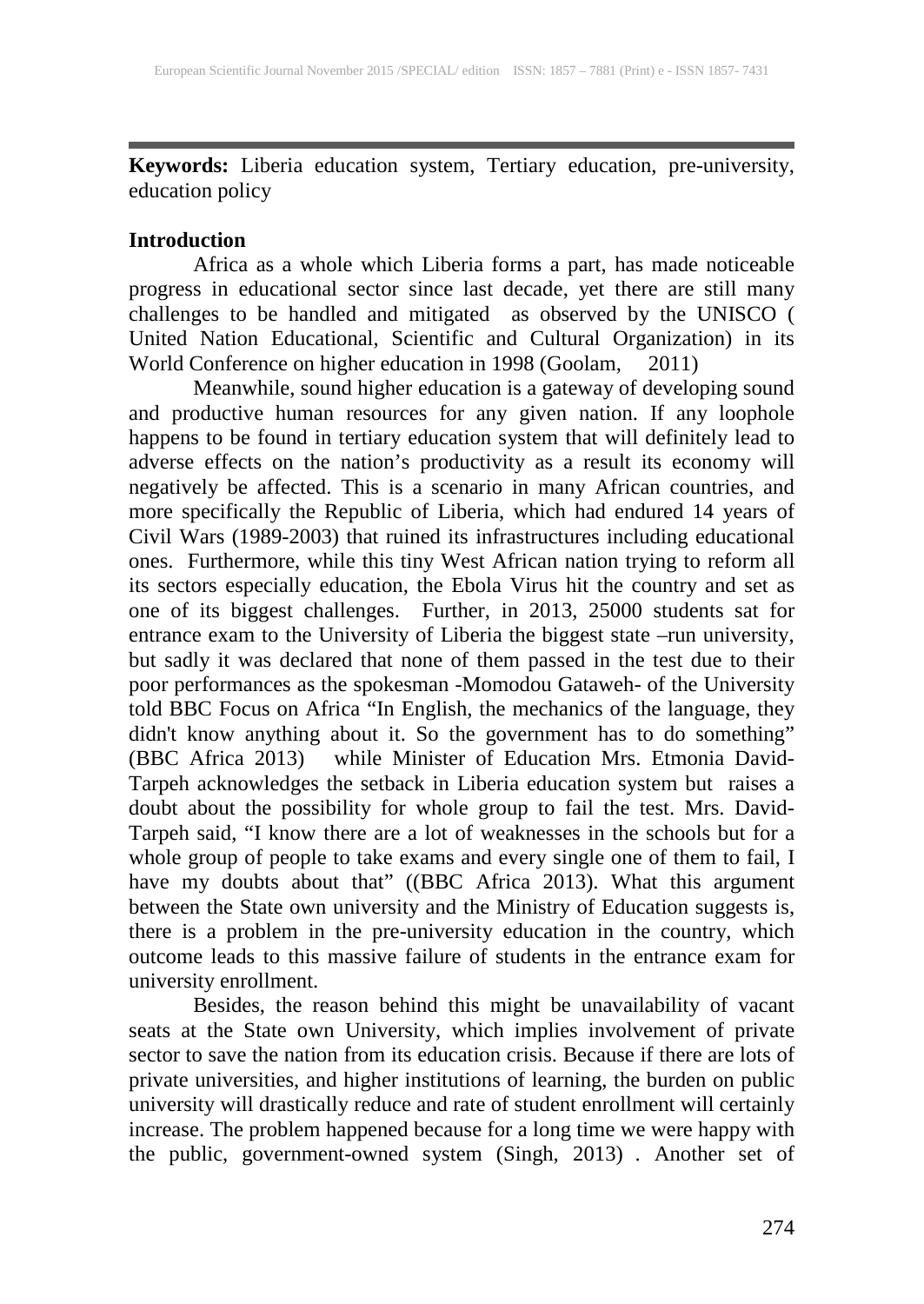challenges facing higher education in Liberia characterized in poor infrastructures especially for science related disciplines. For instance, lack of well –equipped and sophisticated science laboratories. Thus, this has made most of the students to prefer non- science colleges as a result qualified science students are hardly found in the country.

## **Significance of Higher Education for Liberia post-war development**

In order to really understand the gravity of damage tertiary education suffers when it is not on the right course, it is crucial to outline some significance that higher education has on development of any country and more specifically in fragile states like Liberia. Higher education is a driven tool to sound economic stability, sustainable peace, social development, scientific innovation and technological advancement (**Yizengaw**, 2008). All these are highly needed and demanded in Liberia as strategies to make her graduate from its current economic, social, and security situations to what is anticipated by all well-meaning Liberians, the International Community and other development partners.

Thus, quality higher education will certainly attract Foreign Direct Investors ( FDI) flow in the country with their huge capitals and massive career opportunities as they would be less reliant on bringing with them expatriates which costs companies lots of money some time in foreign country. Therefore, below are some important benefits of higher education:

#### **Economic benefit**

This aspect of higher education can be seen in different angles; it can increase employment opportunities, facilitate salary increment; bring about greater productivity and national development in all domains (**Yizengaw**, 2008). The economic benefit of tertiary education in Liberia is nowadays vividly seen as some multinational company might want to employ Liberians at key positions with luxurious salary, but because of lack of qualified Liberian, the job might likely go to non-Liberian. I had the meeting with the Director of Dispute Settlement at the Ministry of Labour Mr. Nathaniel Dickerson, he told me during our discussion that a company approached them for assistance of having a Liberia geologist to occupy a post , but unfortunately they were not able to meet qualified target, thus job went to non-Liberia with all its benefits.

#### **Social and Political Benefits**

Higher education gives greater chance to the people to improve their lives the lives of their families as it secures job opportunity for them and furnish them with brilliant ideals to create jobs for others by establishing new businesses and institutions. Politically on the other hand, tertiary education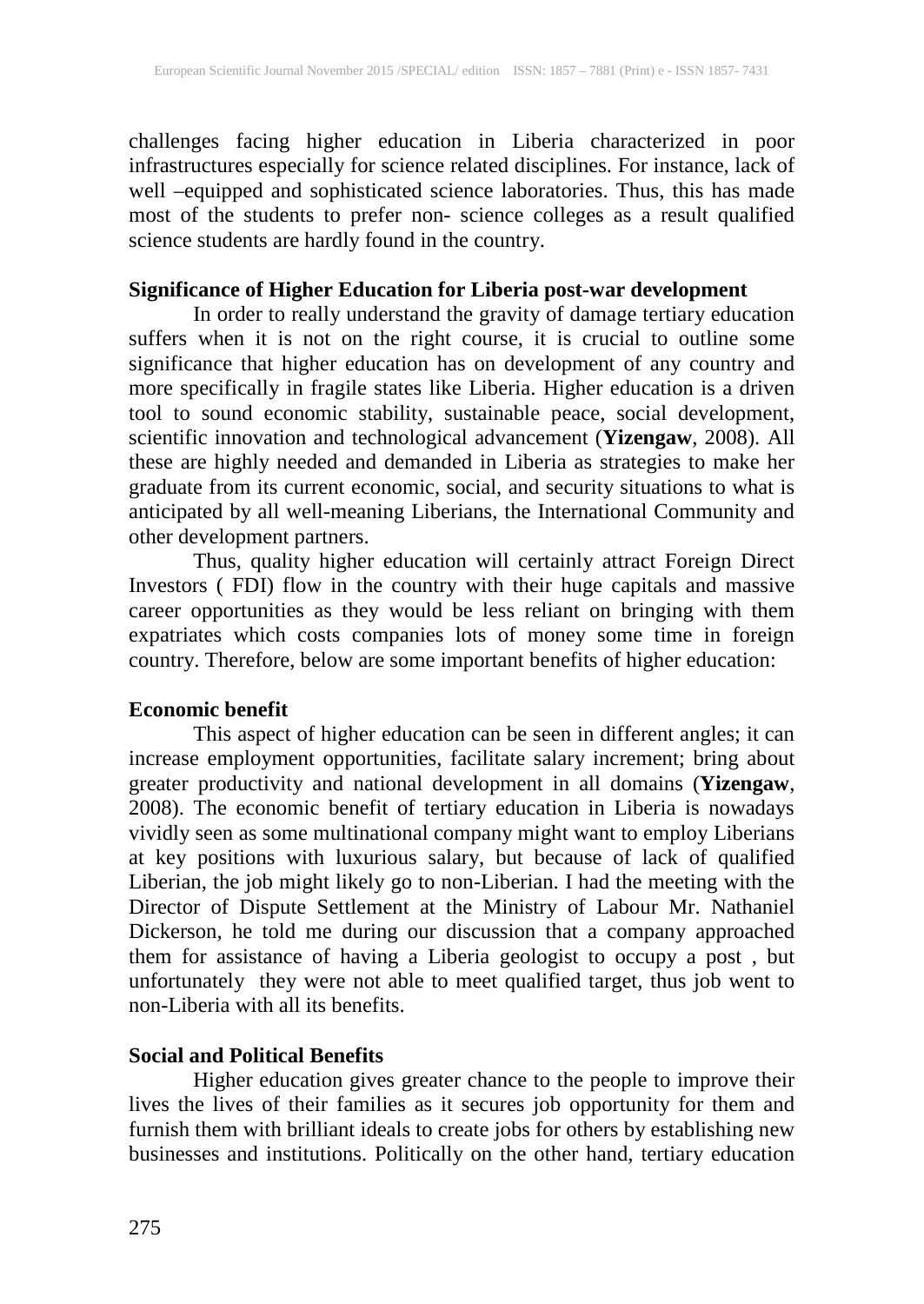sophisticates the public with analytical tools to promote the rule of law, democracy, good governance, and oversight responsibility on public offices.

"Higher education enhances the political context by contributing to building civil society, enlightened citizenship, self-reliance, equal opportunity and skills and values of argumentative dialogue and reasoning, tolerance and respect (4). It facilitates national development by promoting democratic ideals, as well as intellectual and industrial competitiveness; by promoting greater social cohesion, peace, trust in social institutions, democratic participation, and appreciation of diversity in gender, ethnicity, religion and social class (6). It also improves the accountability of governments and generates independent research and analysis that supports the vibrant debate that can greatly improve the effectiveness of government policy and other services" (Yizengaw, 2008).

## **Human Capital and Professional Development**

It is an undisputable fact that any country with high quality of tertiary education, professionalism and reliability on its human capital for national development and encouraging investors to do business with that country can be highly sought. Further, with sound and quality higher education the nation can secure and have well - qualified medical doctors, engineers, politicians, economists, and critical thinkers. Obviously, all these are very important components in driving any development agenda, economic recovery, and socio-political reforms. Besides, capacity building in Liberia is one of the government priorities as the nation still striving to produce engineers, medical doctors, and other science oriented experts; this is due to the fact that the tertiary education has been over the years dominated by students of art colleges because of poor equipment and facility needed in science colleges.

#### **Scientific benefit**

Institutes of higher learning are not only designed for traditional teaching by delivering lectures to students. Rather, they are the sources of technological innovations and creativity in science and other disciplines. Thus, those innovations and researches are of utmost importance in solving lots of problems in the country and in the world at large.

#### **Support other levels of education**

Pre-university study is very crucial; it largely depends on dividends of tertiary institutions. With reliable higher education other levels of education could be sustained and thus significantly produce qualified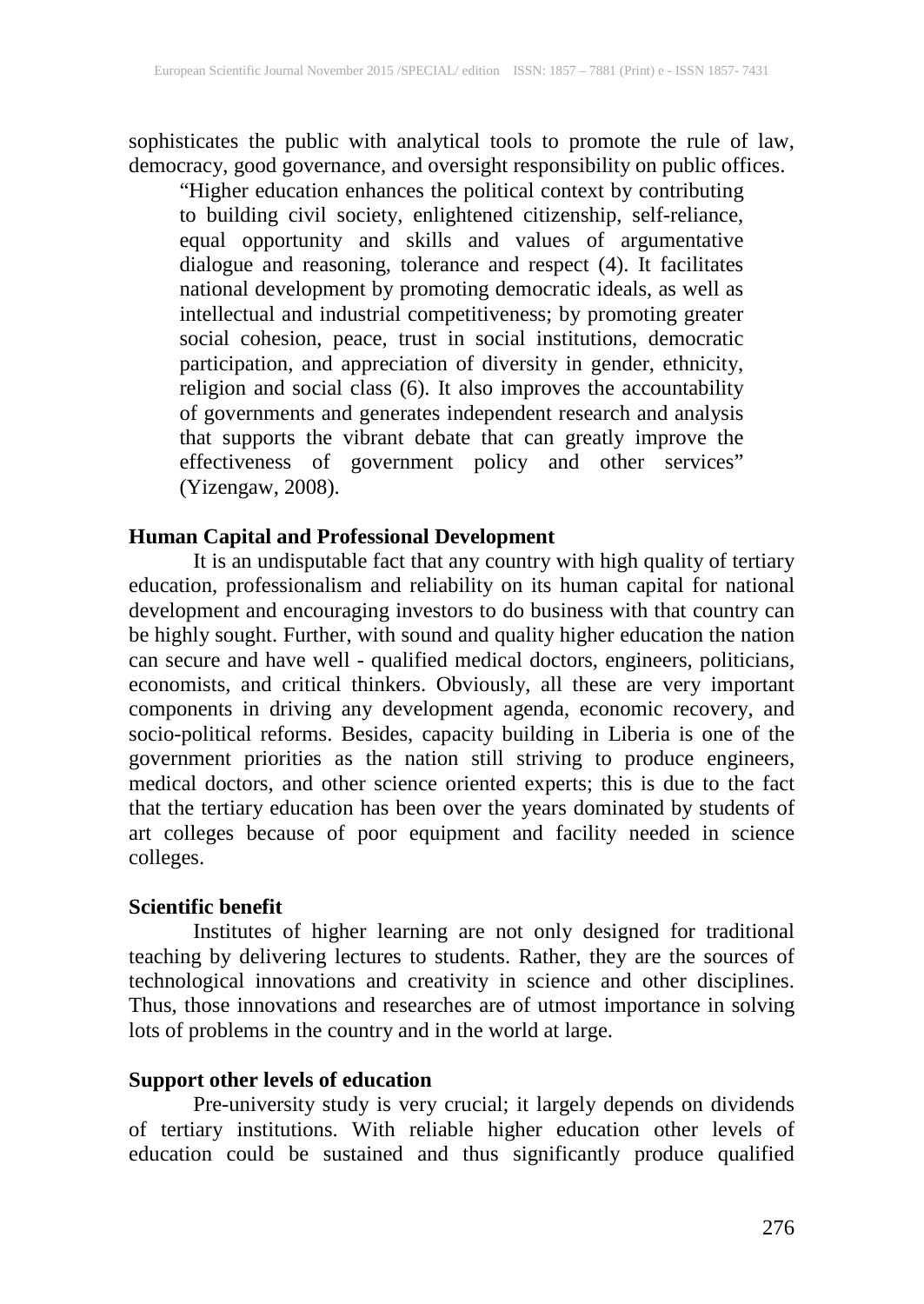students for higher study and job market as well. In other words, secondary schools are in most often managed and taught by those with university degrees. However, in Liberia context, the scenario is quite different as most of the secondary and high schools are being taught by those with the same qualifications (High school Diplomas). At the university level, majority of lecturers at most of the tertiary institutions in Liberia are university degree holders. So, in this kind of situation large percentage of universities products would definitely be substandard as a result other levels of education can be affected.

#### **Challenges of Higher education in Liberia**

Admittedly, Liberia is not far different from most of its counterparts in the African continent in terms of having faced multiple challenges of tertiary institutions, notwithstanding massive educational reform all over the world that are premised on the assumption that such reforms are good and could lead to an improvement in educational practices and process. Subsequently, produces better citizens, yet history shows clearly the political and economic nature of the forces that lead to stampede in reforms in many African countries such as Liberia (Adamu n.a). Thus, this is happening because of existence of some setbacks in higher educational system, they could be social, financial, academic, political and other factors like security condition especially when Liberia engaged in 14 years of Civil Wars that badly affected school- going children and crippled parents and teachers alike. However, this aspect of the article will look at some of these challenges in detail as discussed below:

#### **Governance and leadership Challenge:**

Higher institutes of learning are just like states by themselves, they can be better places to live had they being managed properly and led professionally. This does not necessary mean that those who are in the leadership positions have no requisite qualifications, rather it means applying sound educational and managerial skills to promote and maximize quality of the universities products (students). Further, most of Liberian tertiary institutes including the University of Liberia – the State - owned Universityare being run by substandard manner which always fuel tensions between central administrations and faculty members on one hand and between the central administration and students on the other hand. Besides, these tensions can some time lead the university to be closed and classes to be suspended for months while their counterparts in the region and the rest of the world are striving to be high ranked universities in the world.

Moreover, another related factor to this challenge in Liberia's universities and colleges is lack of innovation in leadership. That is; most of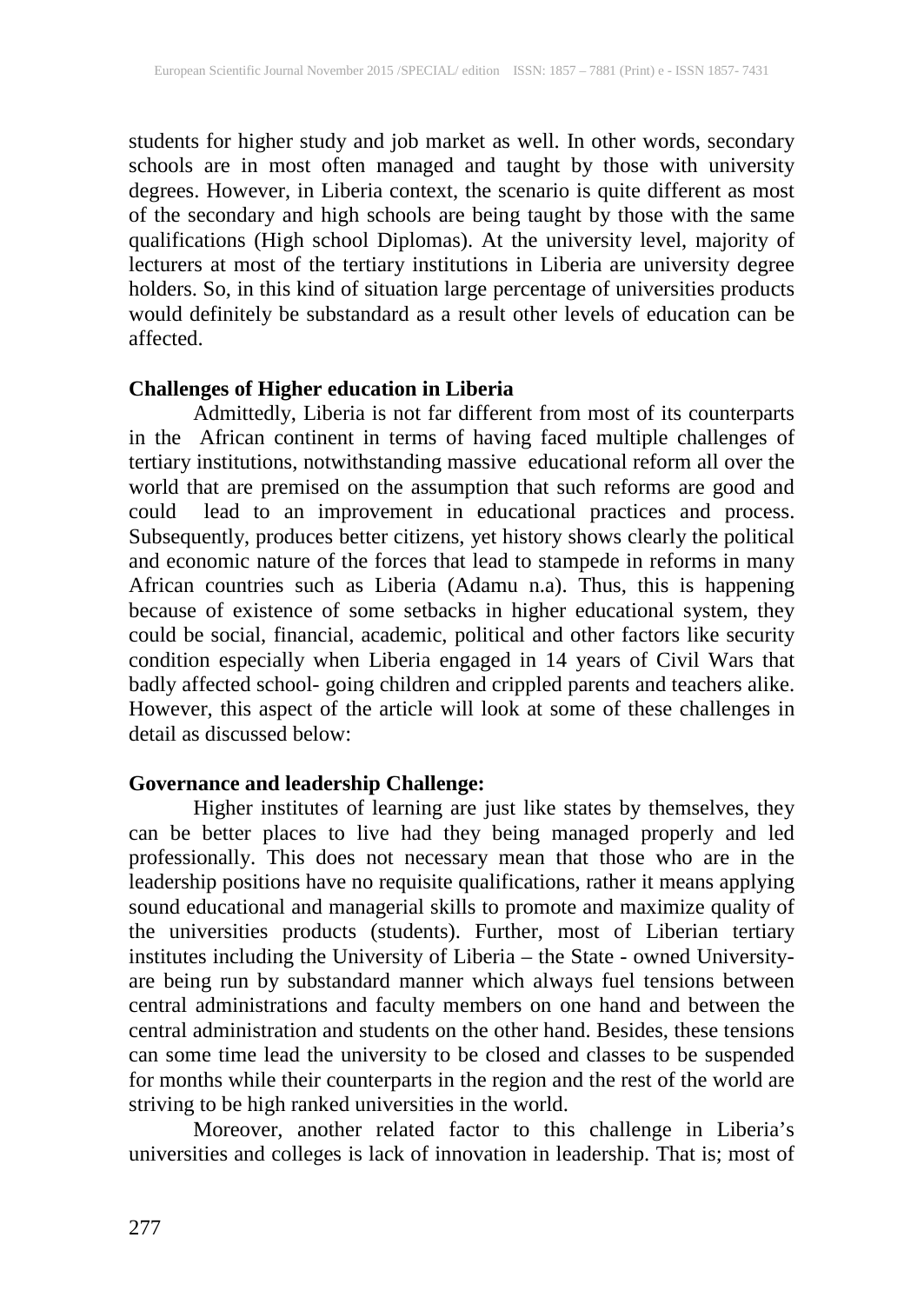decision making personals have been in the system for years as a result they always prefer running institutions the way they were managed thirty or more years back.

#### **Lack of sufficient funding**

Running a tertiary education requires sufficient funding and proper financial support in order to meet day- to- day targets and the overall objectives of the institution, atop which is producing quality and qualified students for the job market and national development. Further, proper funding for the higher educational institutions is a driving force for any highly dependable, reliable, and sophisticated scientific research in different disciplines. Nevertheless, when financial support for universities - either because the tuition that students pay is not enough to administer their affairs or the subsidy that they receive from the government or other partners cannot help them achieve the target – is so weak and insufficient then the overall objectives of the institutions will definitely be affected.

Besides, this is the case in Liberia universities and colleges as they struggle to compete with other universities in the world because of financial constrain which lead to poor performance of professors and students. In other words, most of professors in Liberia universities have multiple assignments and jobs with different institutions in order to meet their financial needs and wants, so their full commitment and dedication to universities and colleges can be comprised. I meet couple of universities students and asked about some challenges they face from their lecturer and professors, they answer of almost 75% was "We do have lots of highly competent lecturers and professors, but most them are working with other government agencies and NGOs, as a result of that they can assign some of their former students whom to them are capable to lecture on their behalf. Nevertheless, that is not the case because those former students don't have even Master's degree some of them even stay doing their first degree"

#### **Shortage of faculty member**

Students and faculty members are major components of any tertiary institution; the ratio between these two groups has to be well-balanced according to the best international standard--------- referece). However, in the case of shortage of faculty member, there would be unreasonable crowdedness and congestion which – without a slightest doubt – could have a negative impact on the output of lectures and cripple the institution to reach its core targets and achieve its aims and objectives. Moreover, in Liberia context, the University of Liberia and other institutes of higher learning face this challenge.

Evidently, in the University of Liberia, some normal class room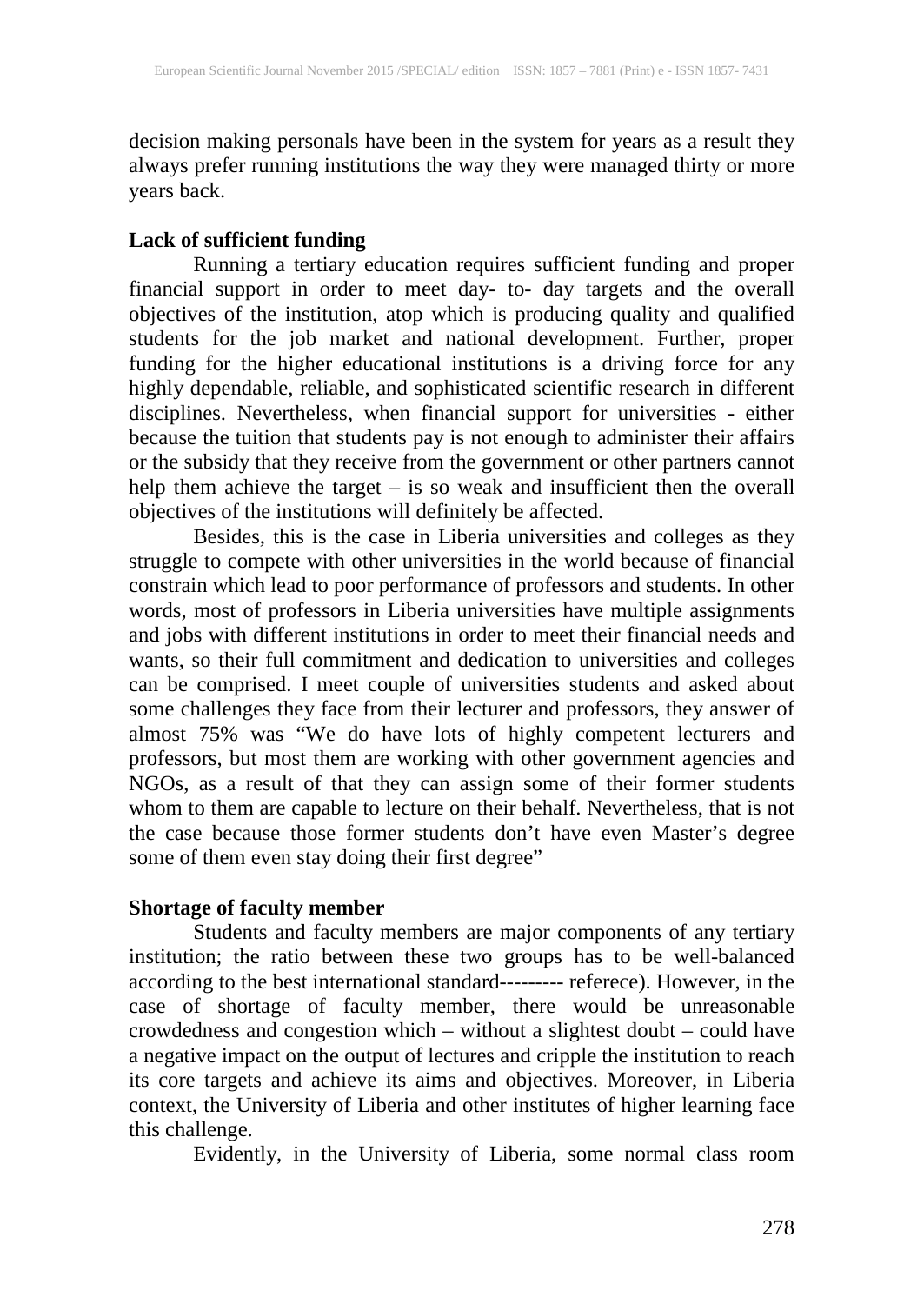accommodates more than 100 students at once with no adequate facilities like microphone or projectors. Just recently, in order to mitigate this problem, the University's administration decided to divide students into two groups; senior students have a month, then junior ones have another. However, with all these efforts and strategies the problem and challenges still exist.

#### **Lack of research and innovation**

Among the major objectives of any well- furnished tertiary institutions is to conduct research to solve existing problem or prevent the potential ones. Also, scientific innovation is of major concern of highly sophisticated universities and colleges in the world. However, in Liberian context, universities and colleges are still facing strong challenge for academic research and scientific innovations, there no ISI journals in the entire Republic, and lecturers are not so active in publishing articles; because of lack of proper founding for research in the universities. Further, because of lack of science laboratories and modern technology equipment in the tertiary institutions, the innovation is still unborn in Liberia.

#### **Poor university infrastructure**

Having said that academic outputs and scientific and technological innovations are among core aims for which tertiary institutions can be established, this can be a mere theory if it is not coupled with physical educational infrastructures. For example, well-equipped libraries and laboratories with decent and encouraging study environment.

Nevertheless, Liberia higher education lacks almost of these requisites of quality production of qualified scientist and internationally reliable academicians in various disciplines. However, the blame does go to the entire system, never to those who found themselves in academia, because no matter how professor or lecturer is smart and courageous if the institution's facilities are not encouraging his/her output will not be compared with those who have them. I did interview with Mr. J. Agostinho Bioh, Law School's Library assistant at the University of Liberia and also post-graduate student with the same university. He said "major challenge we face here is lack of libraries and laboratories"

#### **Poor performance of high school' students**

It is obvious whether in Liberia or elsewhere for the higher institutes of learning to struggle and face challenges if prospective students at pretertiary institutions are academically impaired. This always causes universities and colleges to put extra effort to do what had to be done at high schools as a result it would affect other major target of the university.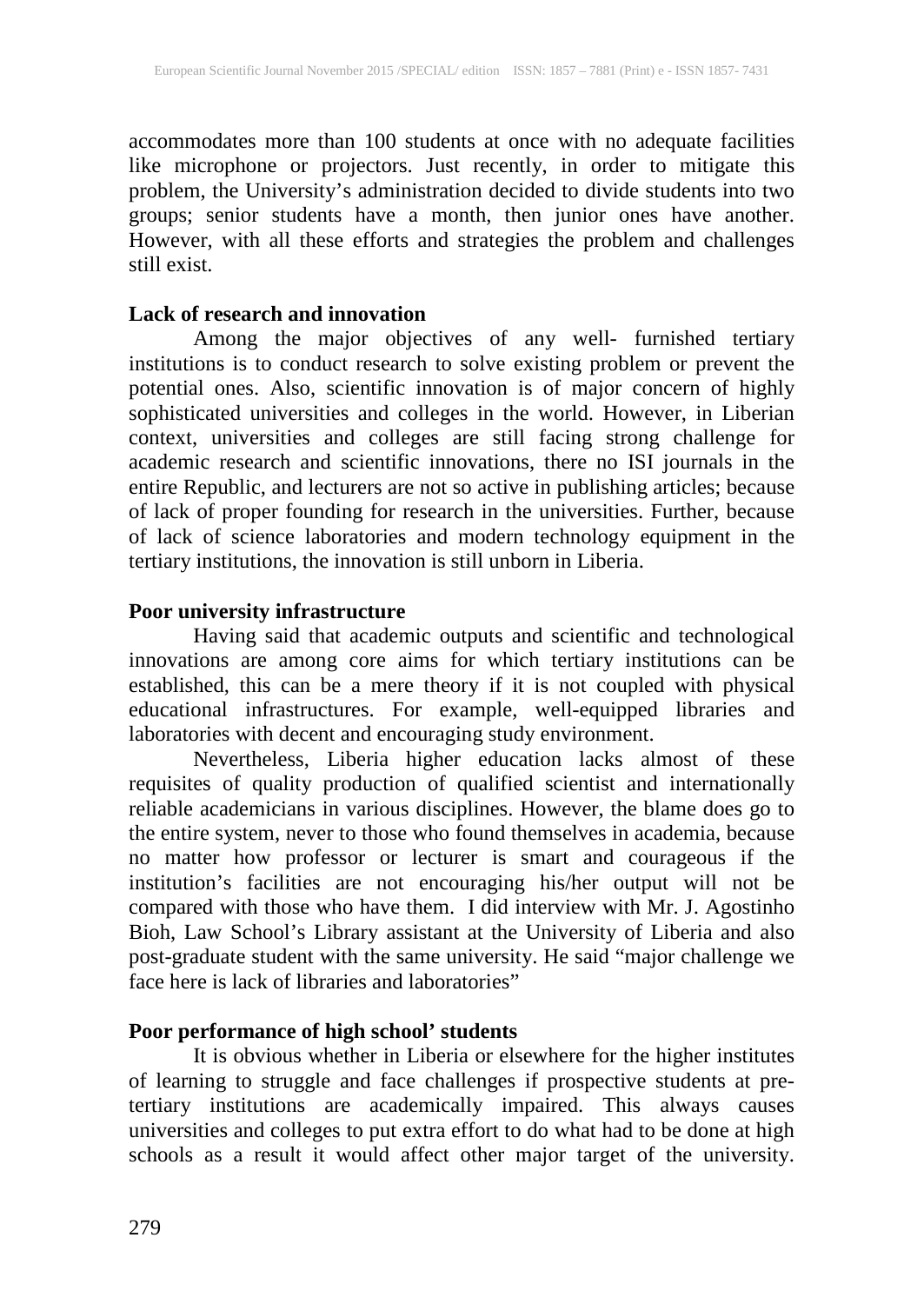Undeniably, this is the case in large of percentage of high schools graduates in Liberia as their performance in basic subjects such as Math, English, Chemistry and Physics is not satisfactory. Therefore, they admit to the universities which curriculum does not observe this challenge, the product ( college graduates) can be very poor in job market, above that it gives serious problem to the university's administration because some student with poor performance may exceed regular time framework before they graduate occupying space for other students to enroll. Besides, the Minister of Education himself has admitted this fact in his recent show with **Truth Break Fast Show** (TBS) with the Truth Radio 95.1 when he said that there is a poor outcome of our high school but there are also solutions to that. For instance, providing textbooks to students and training teachers with science and math etc. (TBS 09/06/2015)

#### **Centralization of higher education (Morovianization of the University Studies)**

Almost 90% of universities and colleges are based in Monrovia the capital city of Liberia. Though, recent development has shown opening some community colleges in other counties. But because of most of major activities especially commercial and administrative one have been centralized in Monrovia, students rarely prefer enrolling into those community colleges and Tubman University in Maryland (The second public university in Liberia) . Thus, this causes serious problem for universities and colleges in Monrovia in terms of congestion and overcrowdings in lectures' halls at the universities and colleges. Consequently, the study environment is unfriendly and students and lecturers outputs can be seriously affected.

#### **Medical challenge**

is pertinent to include medical as one of challenges that face tertiary education in Liberia. For instance, the Ebola virus outbreak has affected Liberia education as whole and university study in particular. The outbreak of virus led universities and colleges to be closed for almost two consecutive semesters which – no doubt – jeopardized the whole system. Even after Liberia declared by the WHO Ebola free the stigma and negative aftermath remain on schools and universities in terms because of poor attendance and other curricular activities.

#### **Possible solution**

Having admitted that there are challenges in Liberia higher education that do not dismiss the fact that they can't be handled or sorted out. Besides, with sound and implantable policies by the government and other development partners to reform and refine higher education in Liberia, most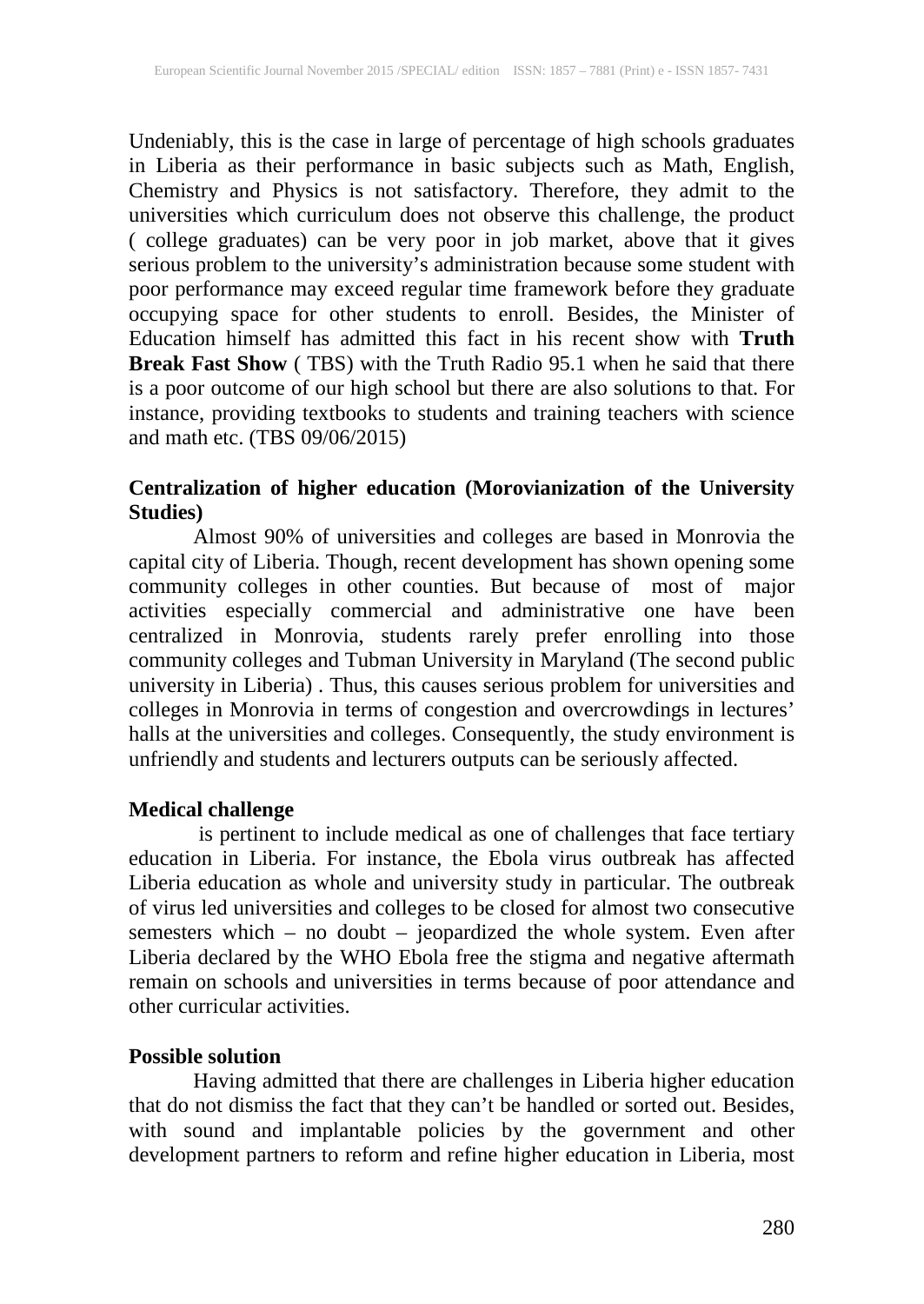of those challenges would be diminished. Thus, transformation premised on the best international practice would be achieved.

## **Drafting sound education reform policies**

Governing educational institutions requires good policies that serve as a vehicle to reform and transform educational system from what it is to the better one. Liberian government has a quite number of policies and regulations related to education; however they have relatively been able to handle some problems. Nevertheless, there are still lots of challenges standing needed to be addressed by relevant policies that suit them. For instance, decentralization policy of higher education, capacity building project for lecturers to pursue their Master and Ph.D. in some high profile university in the United States, Europe, Asia, Canada, Japan etc. It is not always about physical cash, rather sound reform and effective cooperation between government and its partners. Further, this has been emphasized by the newly appointed Minister of Education Mr. George Werner when he stated when he appeared on TBS (Truth Break Fast Show) "Education reform is not just about money, but we need careful analysis and cooperation between government and people" (TBS, 9/06/2015)

## **Comprehensive and Market –Oriented Curriculum**

Another strategy to minimize challenges that facing tertiary education in Liberia is to design study plans and curriculum that works alongside with modern reality and market. However, this will give strong background to the pre-university' students before their enrollment into tertiary institutions. In other worlds, the curriculum in this context does not mean theoretical study structure on paper, rather it insinuates practical aspects, such as, establishing public private libraries and laboratories for practical training to be rendered for high school students. Further, this will change the trend of large percentage of students being admired and admitted into art causes over science colleges despite the nation in dire need of science college graduates to achieving its development agenda.

Also, compressive and market - oriented curriculum will gradually put Liberian universities on the list of top innovative university in Africa and the rest of the world as it will encourage faculty members to engage in scientific research and innovation for solving multiple problems; medical and technological problems in Liberia, Africa and our global village.

#### **Sufficient Budget for Education**

Education in general and higher education in particular requires sufficient financial supports to run its affairs; administration, research and innovation, upgrading facilities and infrastructures, social services and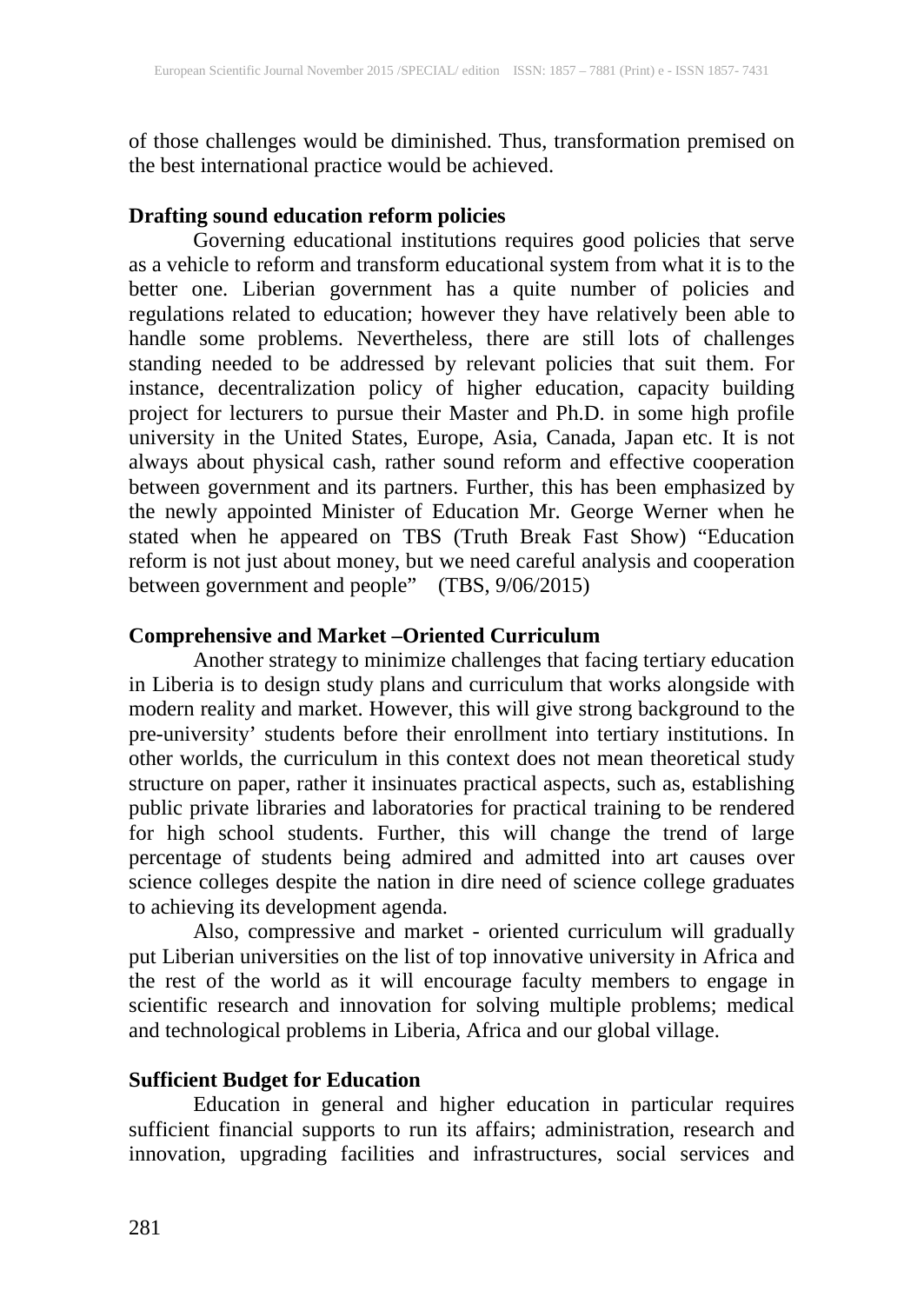others. All these are matter of money with strong commitment. However, most of universities in developing world in Africa including Liberia are in lack of adequate funding to meet the above stated targets. Thus, that creates and gives birth to multiple challenges associated with effectiveness of higher institutes of learning in Liberia. For instance, universities that always with outdated facilities, research and innovations will be dangerously crippled if there are no enough funds to update them. So, it is recommended for the Liberian universities and colleges to be adequately funded by the government by allocating budges for all what the institution needs to meet its target not remunerations for the staffs and faculty members alone. On the other hand, the international partners such USAID, UNESCO, the Word Bank, the African Development Bank get to be onboard to tackle this problem by providing financial assistance to colleges and universities as Liberia is now straggling to invest in different domains with many competing priorities; infrastructure, security, education, etc.

## **Encouraging Private Sector Involvement in Tertiary Education**

Current really suggests that most of the success stories of higher education in the world are indebted to effective public –private partnership in providing quality tertiary education to the people. For instance, in Malaysia "private sector involvement was the leading part of the higher education reforms" ( Aishira, 2009) . Therefore, if PPP ( public private partnership) is sophistically established thus high profile private colleges and universities are opened either afresh or a branch of any other universities in advanced world especially the United States which is role model of Liberia sociopolitical and somehow educational system because of longstanding historical tie between the two countries.

Moreover, private sector engagement will increase enrollment rate to tertiary institutions as it would provide extra seats and lessen burden on public universities in Liberia. This strategy has really worked in many countries that were facing challenges that Liberia is now facing as it is evidence in the statement of Pramath Raj Sinha - the founding dean of the Indian School of Business (the youngest and first Indian B-school to break into the Top 20, according to the *Financial Times* Global MBA rankings) when he was asked about challenges of Indian higher education faces. He said

"The problem happened because for a long time we were happy with the public, government-owned system. Unfortunately, until a few years ago, India was in denial of the situation. While there was a government push to ramp up access in primary and secondary schooling, when it came to higher education, we were too focused on the few good institutions we have, such as the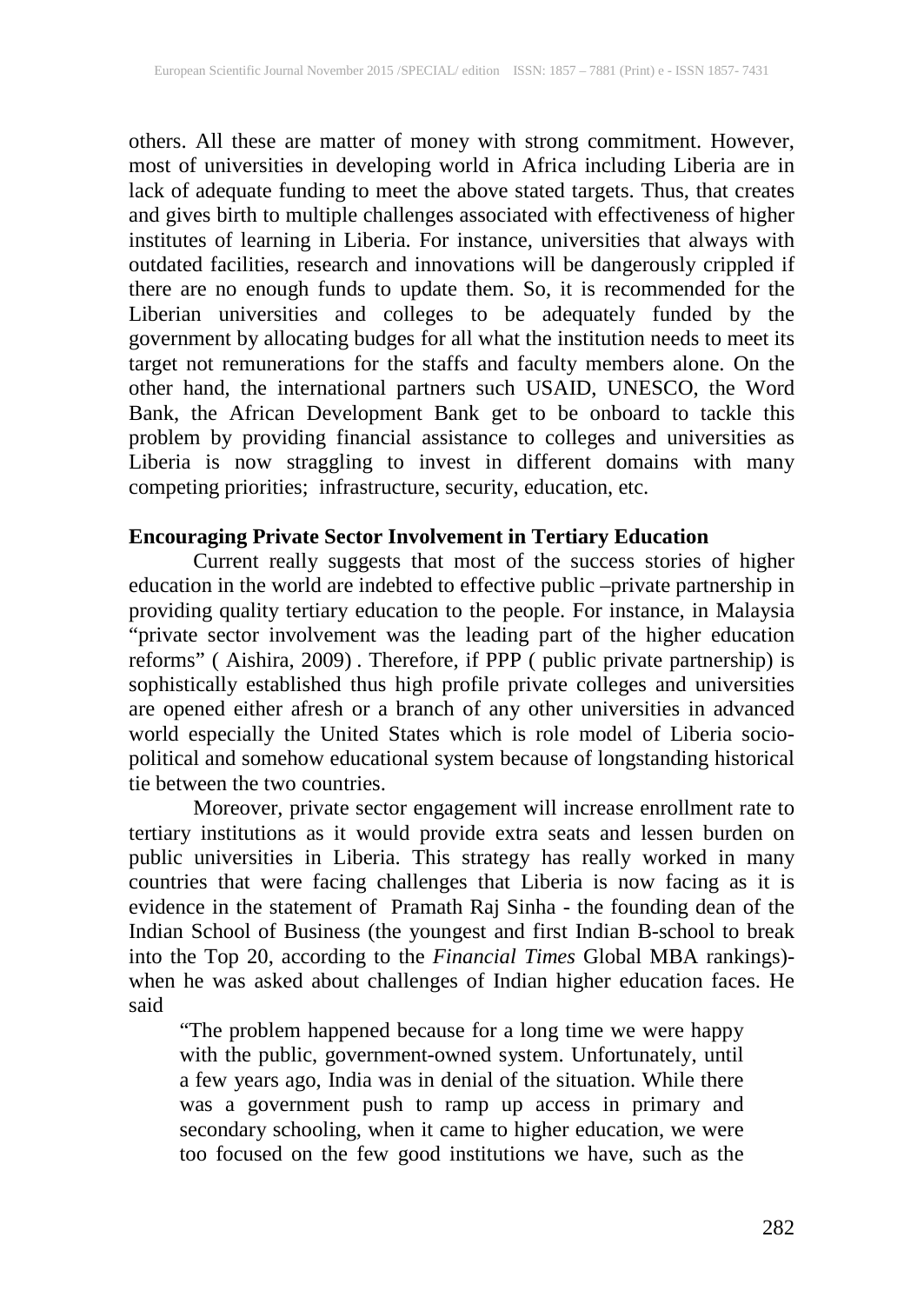IITs (Indian Institutes of Technology) and the IIMs (Indian Institutes of Management) (none of which are in the QS Top 200, though" (Singh,  $2013$ )

### **Proper implementation of higher education policies**

Policy implementation is generally held to be the step that follows policy formulation and is viewed as 'the process of carrying out a basic policy decision.( (Sabatier & Mazmanian, 1983,p. 143). However in most cases in Africa and in Liberia specifically lots of sound and intelligent educational policies are there, but the problem is lack of proper compliance and application of those policies into reality to meet its intended purposes.

Therefore, it is highly advisable to the government of Liberia to not only design strategies to improve tertiary education rather to have full control and oversight responsibility in order for them to be adequately implemented. Despite the government's efforts to reduce literacy rate, but it seems not to yield satisfactory result because proper implementation of policies and laws contributing to meet this end. For instance, massive child labour on the streets of Monrovia, the capital city of Liberia is alarming during school's hours. Therefore, these children will not have access to reading and writing as a result literacy rate will always be increasing.

Besides, Sajid Ali is of the view that "the failure of educational policy in developing countries is largely attributed to the issues of poor implementation" (Ali: 2006 p.5). Evidently, section 1.4 (c) reads that the law should strengthen scientific and technological learning as a basis for speedy industrialization and economic advancement" (Education Law: 2002) Nevertheless, since the passage of this law there have not been any wellequipped and sophisticated libraries and laboratories in the country especially at various universities and colleges. This implies improper implementation of this sound and development driven policy in Liberia.

#### **Establishing strong international academic cooperation**

Having recognized some setbacks in Liberia's higher education institutions and challenges that the products of Liberian universities and colleges facing. Therefore, signing an academic cooperation and MoUs between Liberian institutes and their counterparts in advanced world in Europe, the United States and other parts of the globe would be among the best and efficient solutions to upgrade and standardize level of tertiary education in the country. As by doing so, the nation will be hosting highly qualified lecturers in different disciplines – especially in science and technology - to assist their fellow Liberian lecturers to produce market demanded graduates and development driven scholars.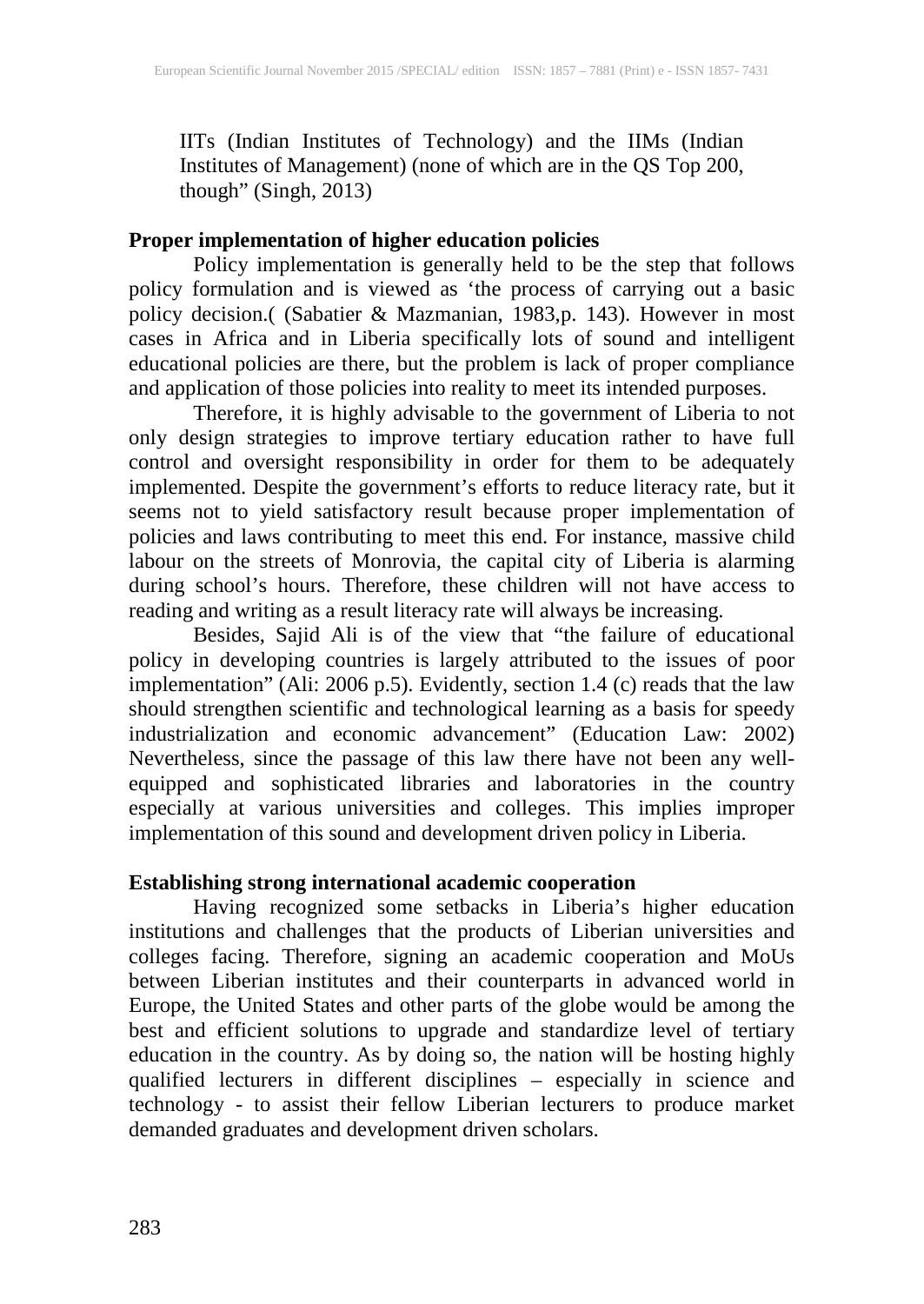## **Conclusion**

Higher education is a backbone of sustainable development for any given geographic being. Therefore, in order for Liberia to really sustain what has achieved since its 14-year of Civil Wars ended in 2003 followed by democratic election, priority has to be put on research and innovation, to identify security and development risks in order to prevent them. Of course, sound productive research and innovations are among the tasks of universities and colleges. Thus, they have be administered in a manner that they could be able to meet this target. Thought, there are multiple challenges standing that tertiary education faces in Liberia, but those can be simply be mitigated had proper and adequate policies being in place with proper implementation and evaluation schemes.

Besides, education sector is not just about subsidizing always, rather it is about series of activities and initiatives such as good governance and leadership, and considering other factors that might directly or indirectly affect education such as security, and health.

## **References:**

Sabatier, P. A., & Mazmanian, D. A. (1983) Policy implementation. In S. S. Nagel (Ed.), *Encyclopedia of Policy Studies* (pp. 143-169). New York: Marcel Dekker. January 2006

Sajid Ali *Aga Khan University, Institute for Educational Development, Karachi* ISEA ñ Volume 34, Number 1, 2006

AN ACT TO ADOPT THE EDUCATION LAW OF A.D. 2001 APPROVED : JANUARY 8, 2002 Published by authority Ministry of Foreign Affairs Monrovia, Liberia April 15, 2002

INTERNATIONAL HIGHER EDUCATION – NUMBER 63 SPRING 2011 Higher Education in Africa: Facing the Challenges in the 21st Century

Liberia students all fail university admission exam 26 August 2013 , <http://www.bbc.com/news/world-africa-23843578>

Shreyasi Singh, challenges and solutions in India higher education , octobor 02,2013 ( the Diplomat) [http://thediplomat.com/2013/10/challenges-and](http://thediplomat.com/2013/10/challenges-and-solutions-in-indian-higher-education/)[solutions-in-indian-higher-education/](http://thediplomat.com/2013/10/challenges-and-solutions-in-indian-higher-education/)

PARADOXES OF HIGHER EDUCATION REFORMS: IMPLICATIONS ON THE MALAYSIAN MIDDLE CLASS#

Shreyasi Singh, challenges and solutions in India higher education , octobor 02,2013 ( the Diplomat) [http://thediplomat.com/2013/10/challenges-and](http://thediplomat.com/2013/10/challenges-and-solutions-in-indian-higher-education/)[solutions-in-indian-higher-education/](http://thediplomat.com/2013/10/challenges-and-solutions-in-indian-higher-education/)

Sabatier, P. A., & Mazmanian, D. A. (1983) Policy implementation. In S. S. Nagel (Ed.), *Encyclopedia of Policy Studies* (pp. 143-169). New York: Marcel Dekker. January 2006